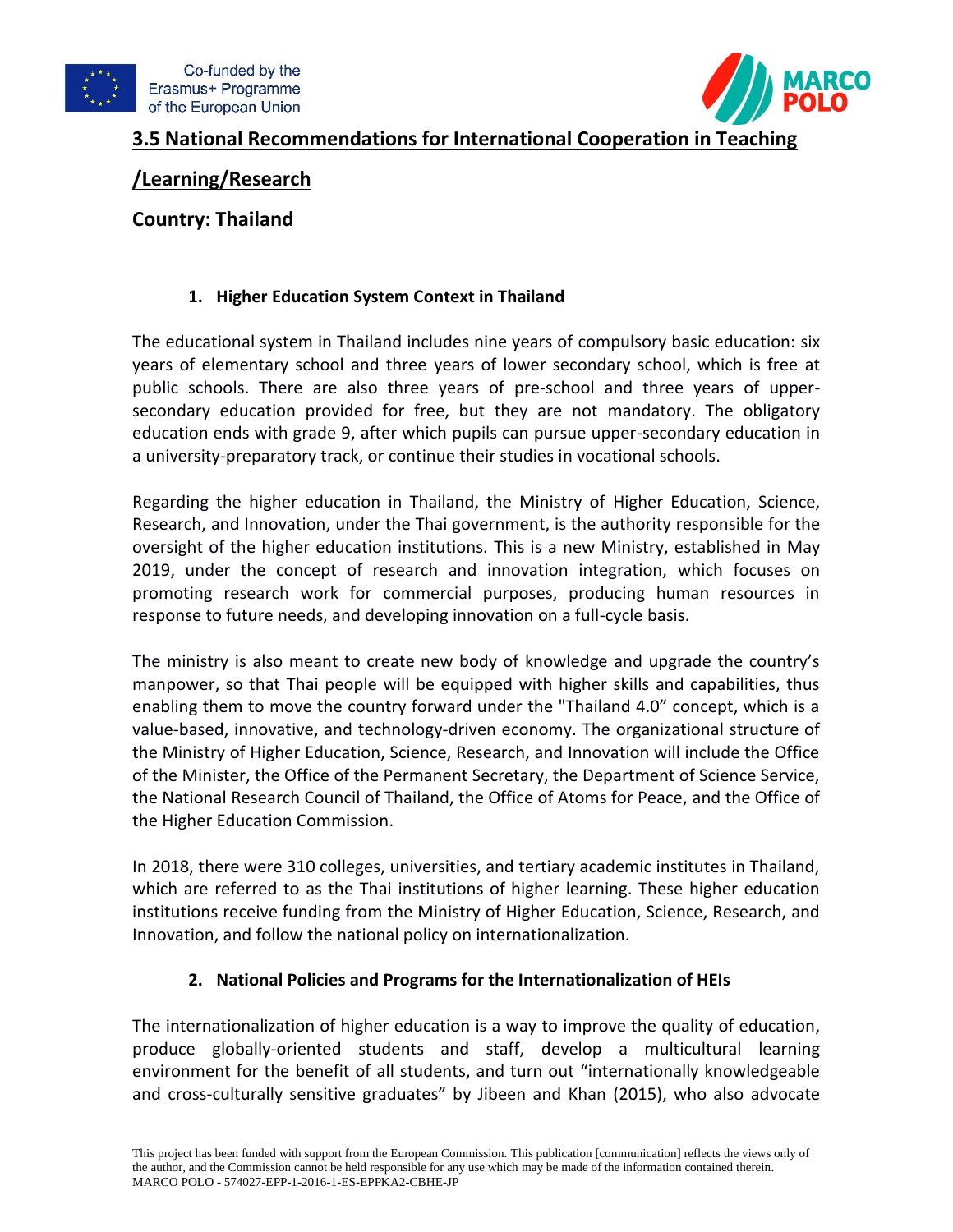

Co-funded by the Erasmus+ Programme of the European Union



that "the higher education institutions are essential actors in creating well-balanced and constructive internationalization strategies, and they must advocate for policy change at governmental level."

In Thailand, the Office of the Higher Education Commission (OHEC) is "the central body to monitor and facilitate the overall education internationalization process" and "none is in the better position than the Office of Higher Education Commission (OHEC) to assume this role. With its influence on national education policies, some control over budget, and network across ministries, agencies, and governments, OHEC has perfect tools and mechanisms for the task." (Kanjananiyot and Chaitiamwong, Feb. 26, 2018)

The Office of the Higher Education Commission (OHEC) is a department-level agency of the Thai government which oversees the country's universities and other higher education institutions. The office was established in 1972 as the Ministry of State University Affairs, operating as a sub-ministry under the Office of the Prime Minister. From 1977 to 2003 was known as the Ministry of University Affairs, and then, it was reformed as OHEC under the Ministry of Education. In May 2019, OHEC was transferred to the new Ministry of Higher Education, Science, Research and Innovation.

The OHEC promoted two long-range plans on the internationalization of higher education, first from 1990-2004, and second from 1992-1996. Currently, OHEC is in the process of implementing a 15-Year Long Range Plan on Higher Education: 2008-2022, providing recommendations on directions for higher education development with diversity and differences that also help country's development. The Long Range Plan sets the directions for higher education development, lessen duplication, upgrade quality, and enhance efficiency.

Following the plan, the OHEC has encouraged higher education institutions to embrace the internationalization in their missions, to work in close collaboration with many leading institutions around the globe, as a mechanism to internationalize Thai higher education. The OHEC's Bureau of International Cooperation Strategy has defined the internationalization as follows:

"Internationalization is the development process through integrated university missions for staff and students at all levels to adapt themselves successfully in the VUCA world [volatility, uncertainty, complexity, and ambiguity] and lead their lives meaningfully with cultural grace." (Bureau of International Cooperation Strategy, June 2018)

All Thai universities are, therefore, encouraged to create their own internationalization definition, best responsive to their own contexts. OHEC also formulated a framework for higher education, under which it is required that the quality of graduates at every level of qualifications and course/field of study fulfills at least five domains of learning: ethics and moral, knowledge, cognitive skills, interpersonal skills and responsibility, and numerical analysis and communication and information technology skills.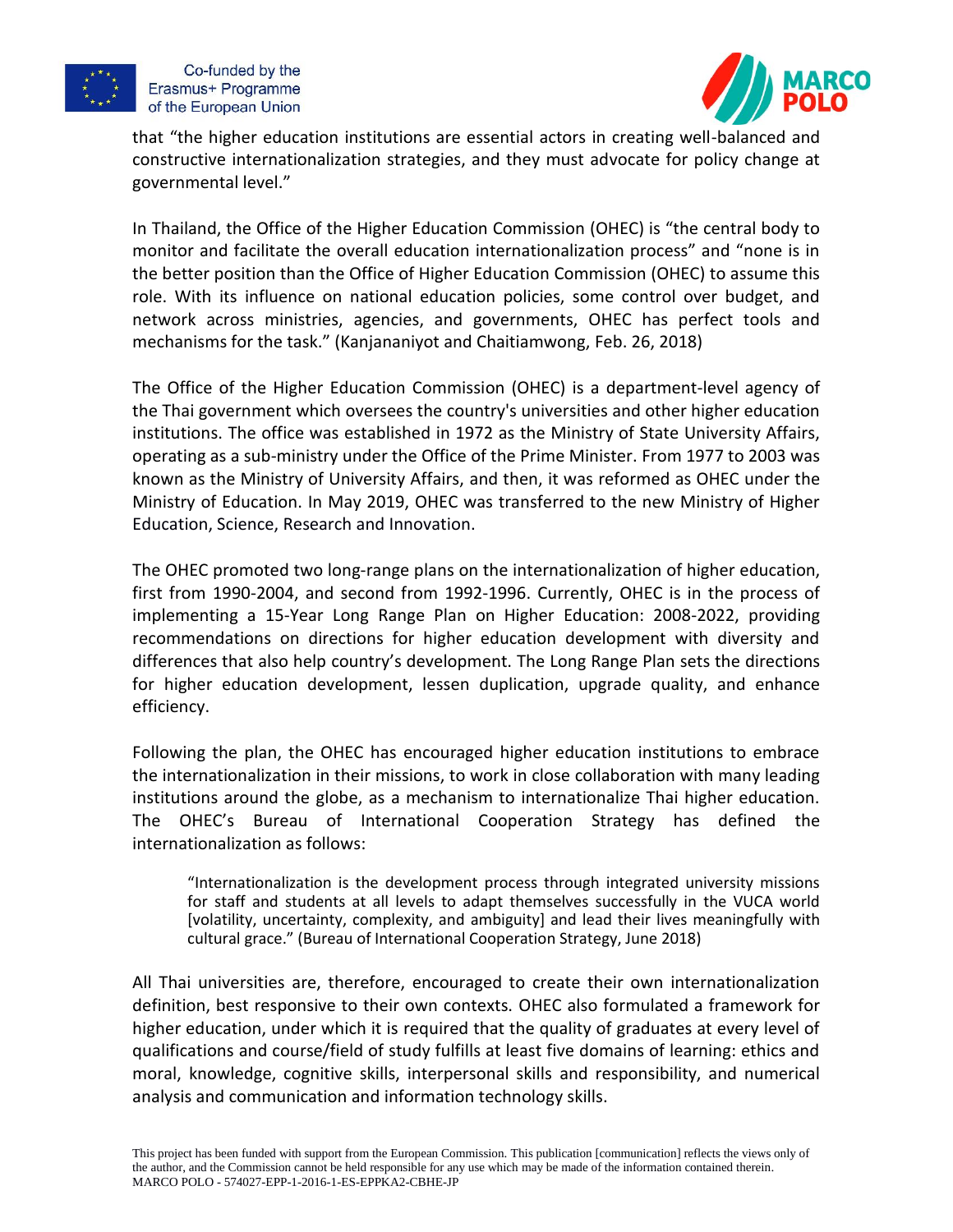



### **3. Internationalization of Universities in Thailand**

OHEC emphasizes on the global aspect as a key element of internationalization as "fulfilling the quality of global citizenship," which was incorporated into the national policy for the internationalization of Thai higher education institutions. This new national policy on internationalization strategy, aims at preparing graduates to become "global citizens" with multicultural understanding and capable to compete in the international job market.

OHEC also defined the dimensions to determine the internationalization at Thai universities, as for example: the level of understanding of internationalization among university stakeholders including administrators, faculty, staff and students; the alignment of internationalization with university's vision and mission; clear internationalization strategies and sustained direction for long-term internationalization strategy; university's strategic network(s) that facilitate internationalization; international methodologies in teaching and learning (e.g. enhancing learners' critical thinking, participatory behavior, and ability to engage in logical open discussions); overall student-exchange opportunities available; linkages with foreign institutions in terms of teaching and learning, research, services, and/or development projects; and support services available for all groups of learners (domestic and international).

The indicators for internationalization are also emphasized by OHEC as follows: number and diversity of student-exchange programs, number of subjects and study programs with clear international content and number of beneficiaries, number of research projects in collaboration with foreign partners, funding and manpower allocated to determine solutions for international issues, and number of opportunities to build understanding among high-ranking administrators, faculty, and staff regarding desirable characteristics of internationalized learners and graduates (trainings, study visits, collaborations with international organizations, shadowing programs for administrators, etc.).

OHEC proposes the following thinking processes for the internationalization of Thai universities:



This project has been funded with support from the European Commission. This publication [communication] reflects the views only of the author, and the Commission cannot be held responsible for any use which may be made of the information contained therein. MARCO POLO - 574027-EPP-1-2016-1-ES-EPPKA2-CBHE-JP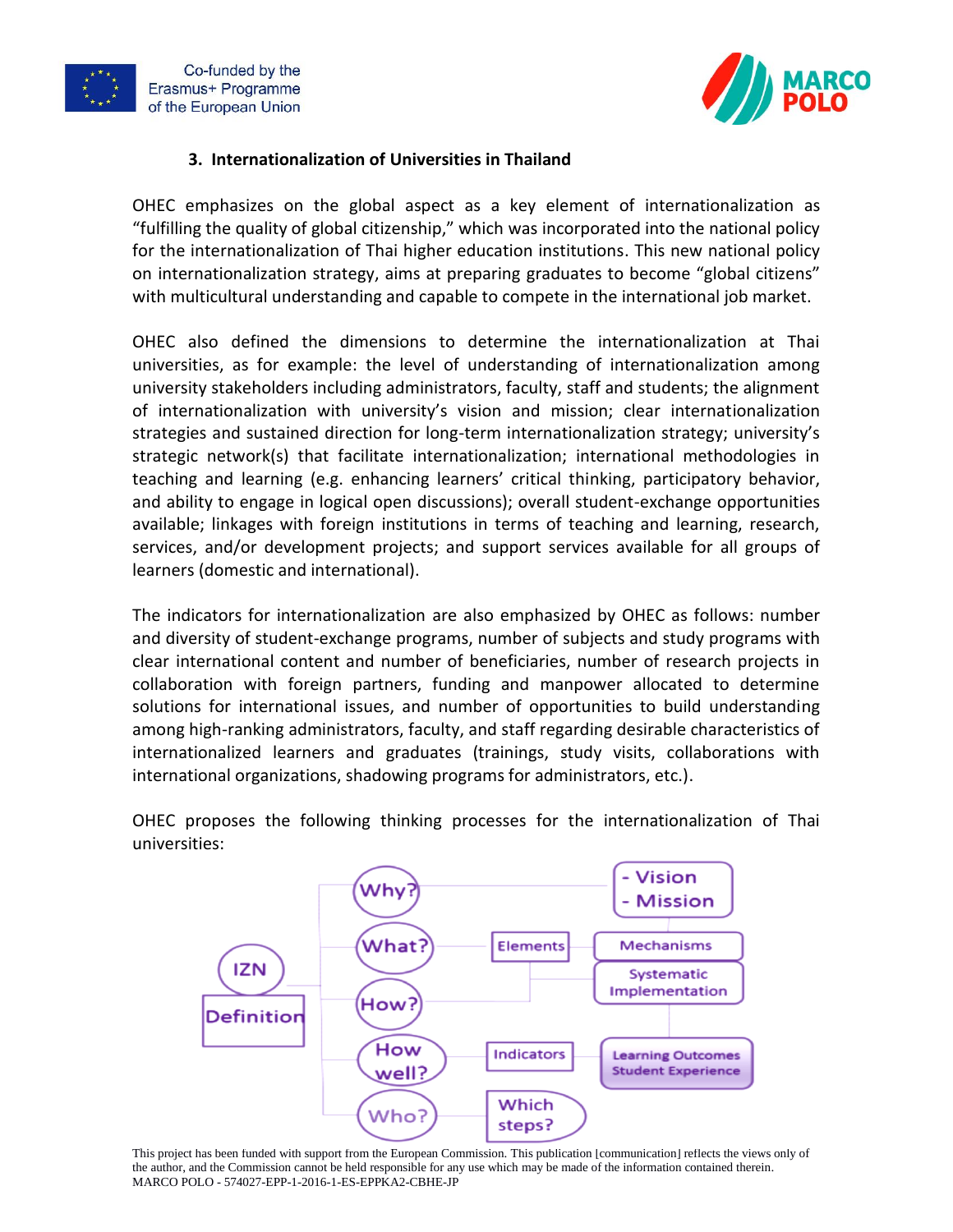





### **4. Problems and Challenges**

Throughout the process of internationalization of Thai higher education, the challenges arise mostly from the different ways to interpret and implement the national policy at each institution. For example, during the recent decades all universities established new international programs, either separately or in parallel with the existing programs of study. Also, the partnerships with foreign institutions are also sought for collaborative research and exchanges. However, there are still a number of challenges to be overcome.

As highlighted by Kanjananiyot and Chaitiamwong (Feb. 26, 2018) a few challenges arose in the process of internationalizing Thai universities. One barrier that slowed down the internationalization is the national educational reorganization process, which pushed each university to determine their own directions as they may considered necessary. Another challenge is the increase of the number of universities to be under the responsibility of OHEC, from 78 in 2002 to 173 in 2014, which made it harder to promote internationalization, due to different stages of development and specific contexts.

One more difficulty was the establishment of quality assurance systems for assessment, namely the Internal Quality Assurance (IQA) and External Quality Assurance (EQA), which shifted universities' focus on quality assessment as imposed by the Office of the National Standard and Quality Assessment (ONESQA), and OHEC. The achievement of these two assessments is proven by the completion of indicators prescribed by the two agencies.

Moreover, since the internationalization and quality assessment are under two different national offices, the internationalization indicators are not clear for these evaluations and each university must introduce further quality indicators.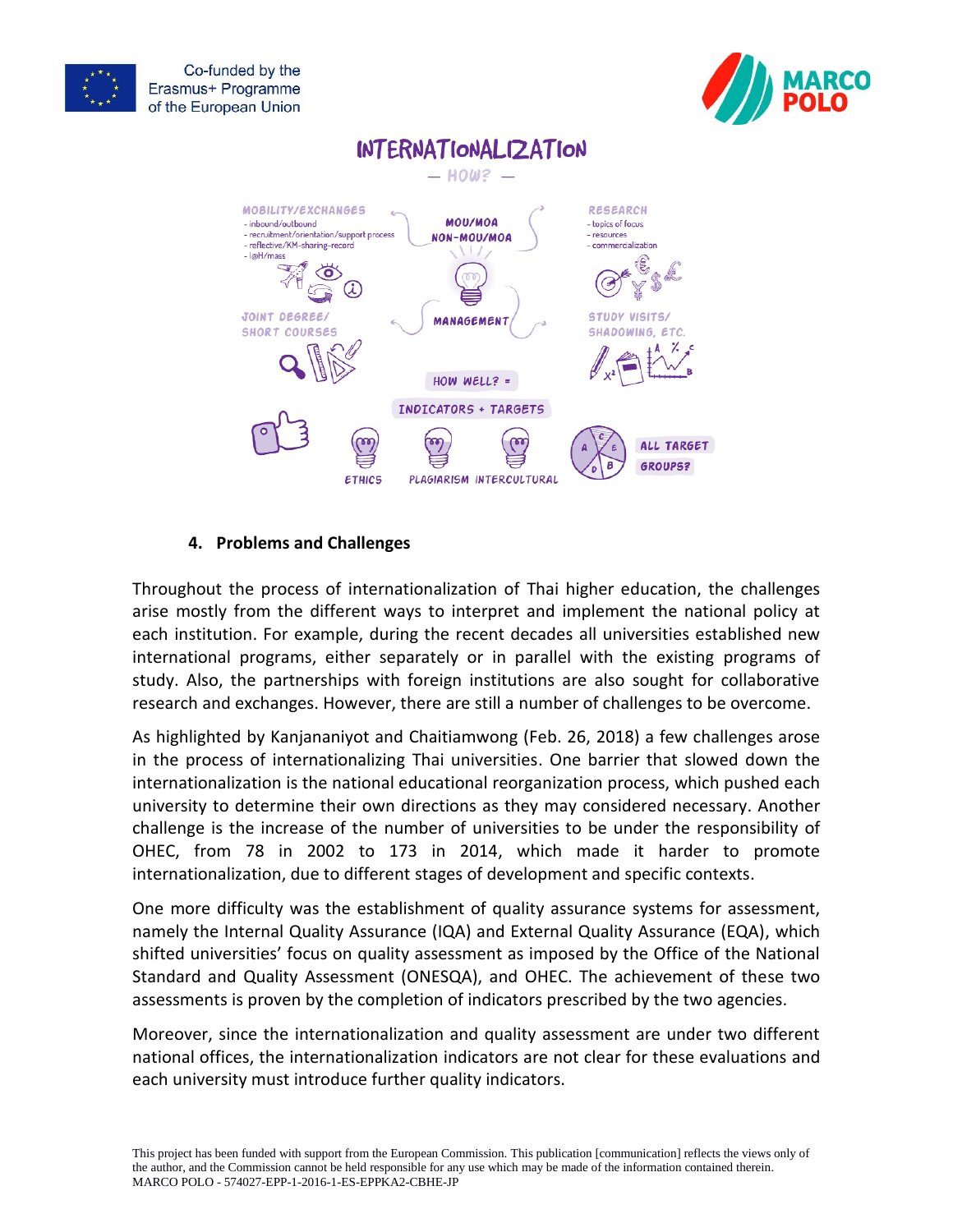





### **5. National Recommendations and Conclusions**

According to the problems and challenges in implementing national policy, we would like to refer the Office of the Higher Education Commission (OHEC) for the national recommendation. As OHEC had invited experts from within and outside the Asian region to offer consultations and develop guidelines for the internationalization of Thai Higher Education Institutions (Kanjananiyot and Chaitiamwong, 2018), Therefore, this enabled the formulation of several recommendations to be followed by Thai universities on the road towards their internationalization.

One of the recommendations is for universities "to offer training for staff to enhance favorable international qualities while creating more interuniversity networks."

Another recommendation concerns the visionary leadership of Thai universities "in order to realize more in terms of the quality dimension – the key to a successful internationalization process. This will in turn ensure that the alignment and integration of policies from a broad framework with consistent elements as well as the maximization of resources available will lead to the collective implementation of the desired goals." (Kanjananiyot and Chaitiamwong, 2018) However, the framework of internationalization has to be clearly outlined by the national policy in order to accelerate its implementation at university level.

As Kanjananiyot and Chaitiamwong (Feb. 26, 2018) mention, despite some gaps of implementation due to the change of administration with new policies, the internationalization efforts move on though much more slowly through existing projects. During the past several years, the movement is significantly fueled by the ASEAN integration in 2015 with the national dream of becoming regional education hub. Several exchange programs and efforts were seen, for example, ASEAN International Mobility for Students (AIMS) Program (previously known as M-I-T– Malaysia, Indonesia and Thailand Exchange Program), promoting student mobility with credit transfer in the ASEAN region as part of the harmonization of higher education in Southeast Asia; and Thailand-ASEAN Exchange Program, which is a one-way exchange since 2012 to enhance students' competencies to meet the demand of ASEAN labor market, and to strengthen the relationship and the integration of ASEAN Community through education. Experts from the US and EU have also been invited to produce policy recommendations and related guidelines.

Notwithstanding the difficulties and challenges encountered, Thailand's educational internationalization will be furthered at national and institutional levels in order to increase the quality of education and produce global citizens which are also the aim of this project as well.